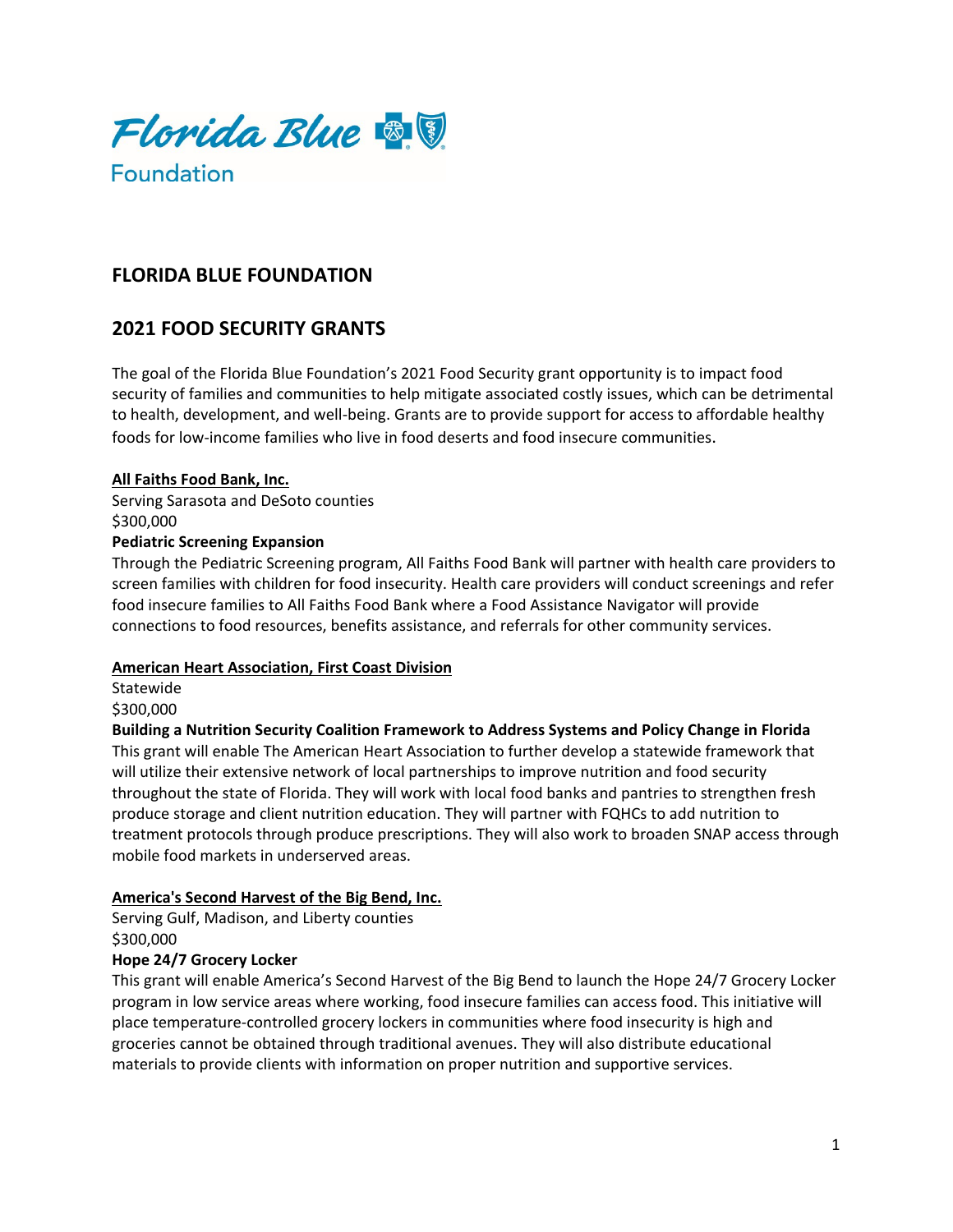## **Bridge to Hope**

Serving Miami-Dade County \$300,000

## **Bridge to Hope Food Pantry with Neighborhood Hubs**

Through a holistic approach, Bridge to Hope will leverage partnerships to expand access and better support clients so they will experience improved outcomes in the areas of food security, nutrition, and health. This will be accomplished through food distributions, nutrition education, connection to support services, and community health fairs.

## **Evans Center, Inc.**

Serving Brevard County \$300,000

#### **Breaking Bread, Breaking Barriers**

Breaking Bread, Breaking Barriers will implement a multi-faceted approach to ensure the community has access to affordable, healthy foods, quality health care, and educational programs to improve health standards and quality of life for community residents. The program will include the expansion of "Buy One, Get One" SNAP promotions at the Evans Market, free lunches for children during summer break, nutrition education programming, and Food as Medicine food prescriptions.

# **GENYOUth**

Statewide \$285,000 **End Student Hunger**

GENYOUth's End Student Hunger program provides grants of up to \$3,000 to schools to supply resources necessary for meal distribution, service, and delivery efforts to meet COVID school meal protocols and support the increased demand.

# **Goodwill Industries of North Florida, Inc.**

Serving Duval County \$400,000

#### **Debs Store Neighborhood Market**

The intent of this grant is to restore and operate Debs Store Neighborhood Market to provide access to fresh, healthy, affordable food in the Eastside neighborhood in Jacksonville.

#### **Health in the Hood, Inc.**

Serving Miami-Dade County \$300,000

#### **Health in the Hood Food Access Program**

This program will further Health in the Hood's efforts to eliminate food insecurity in low-income neighborhoods that lack access to fresh food by building urban vegetable farms; distributing free healthy food; teaching nutrition, gardening, and wellness; and creating sustainable local food ecosystems.